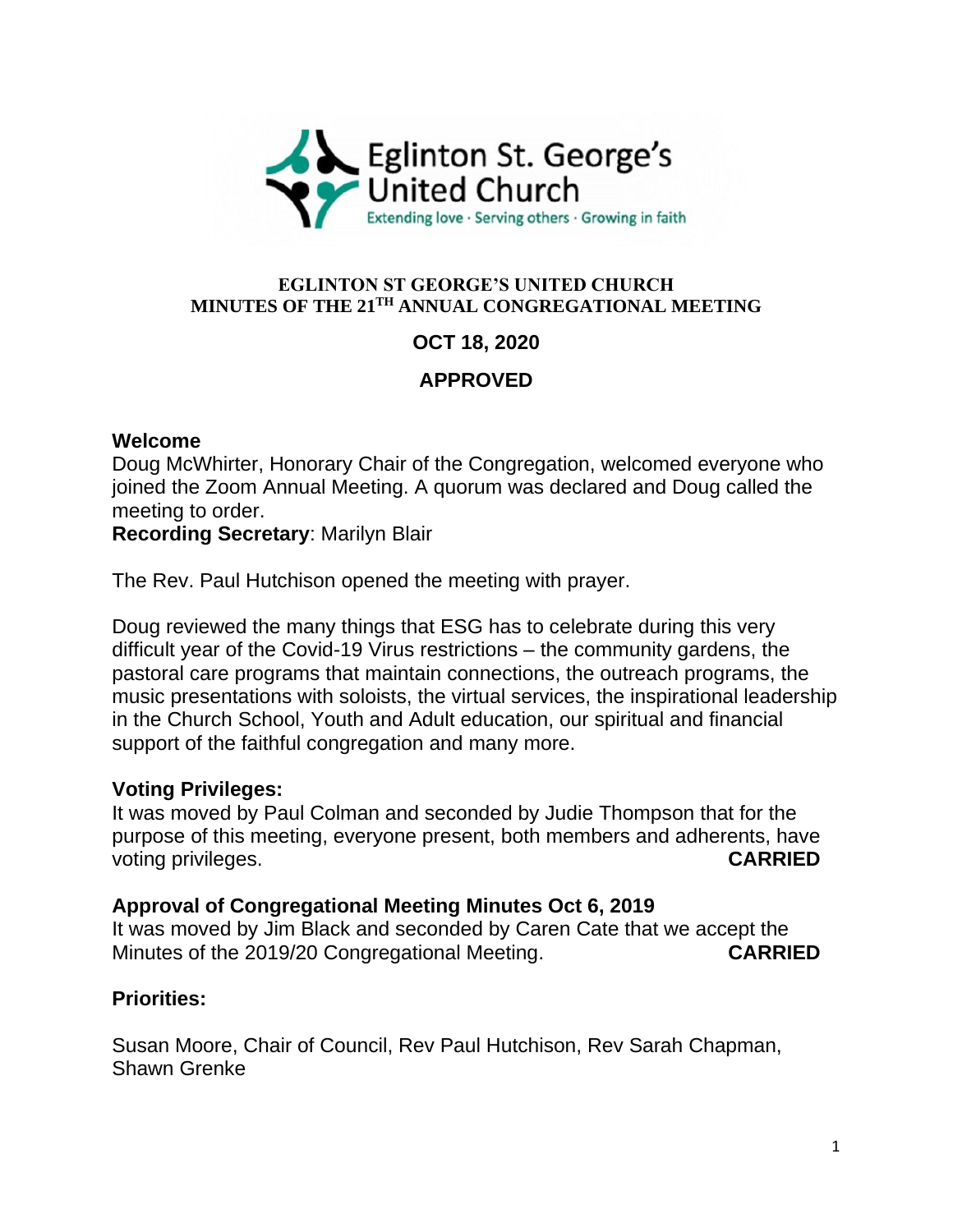Since the beginning of this journey started in 2016 of intentional reflection and renewal, ESG's congregational goals are Growth, Leadership and Extravagant Welcome. During COVID-19 pandemic we have established priorities of Comfort, Belonging and Intentional Survival to guide our decision making. Through our Website and Facebook we provide connection with many congregants and those outside our membership with virtual services, Children's Ministry Online, "We are not Alone" and weekly email messages.

Through Project Flourish ESG presents new approaches. Love aLIVE – Dinner Church revisited. By co-ordinating with RAMP marketing group we have a new logo and tagline which will be used on all aspects of communication.

Virtual Choir practises (enjoyed by people across the country) and presentations, guest soloists, continued support from Section Leads during services are musical activities that can be anticipated.

Planning for Advent and Christmas virtual services is underway. Advent Engagement packages are being prepared for the families of the congregation.

North Toronto Cluster is creating new connections with the 'Upper Room' initiative which will join groups within each church who have similar focuses (eg. finance, property, outreach).

Outreach has developed an alternative program to serve our homeless guests through the production of the 'Little Free Pantry' which allows us to provide food for those in need outside the closed building.

### **ESG New Administration Slate**

It was moved by Ken Smee and seconded by Rob Crabtree that the following be appointed or extended:

Peter Wilkins, Penny Wilkins, Dan Lang – Regional representatives Donna MacCandlish, Member at large, Church Community Engagement, Chair Nominating Committee Kathleen Hull - Member at Large – Pastoral Care John Blevins – Property Committee – extended 1 year Marilyn Blair – Secretary – extended to December 31, 2020 Gordon Henderson – Member - Ministry & Personnel; Susan Moore – extended till June 30, 2021; Vice Chair in place January 2021 **CARRIED**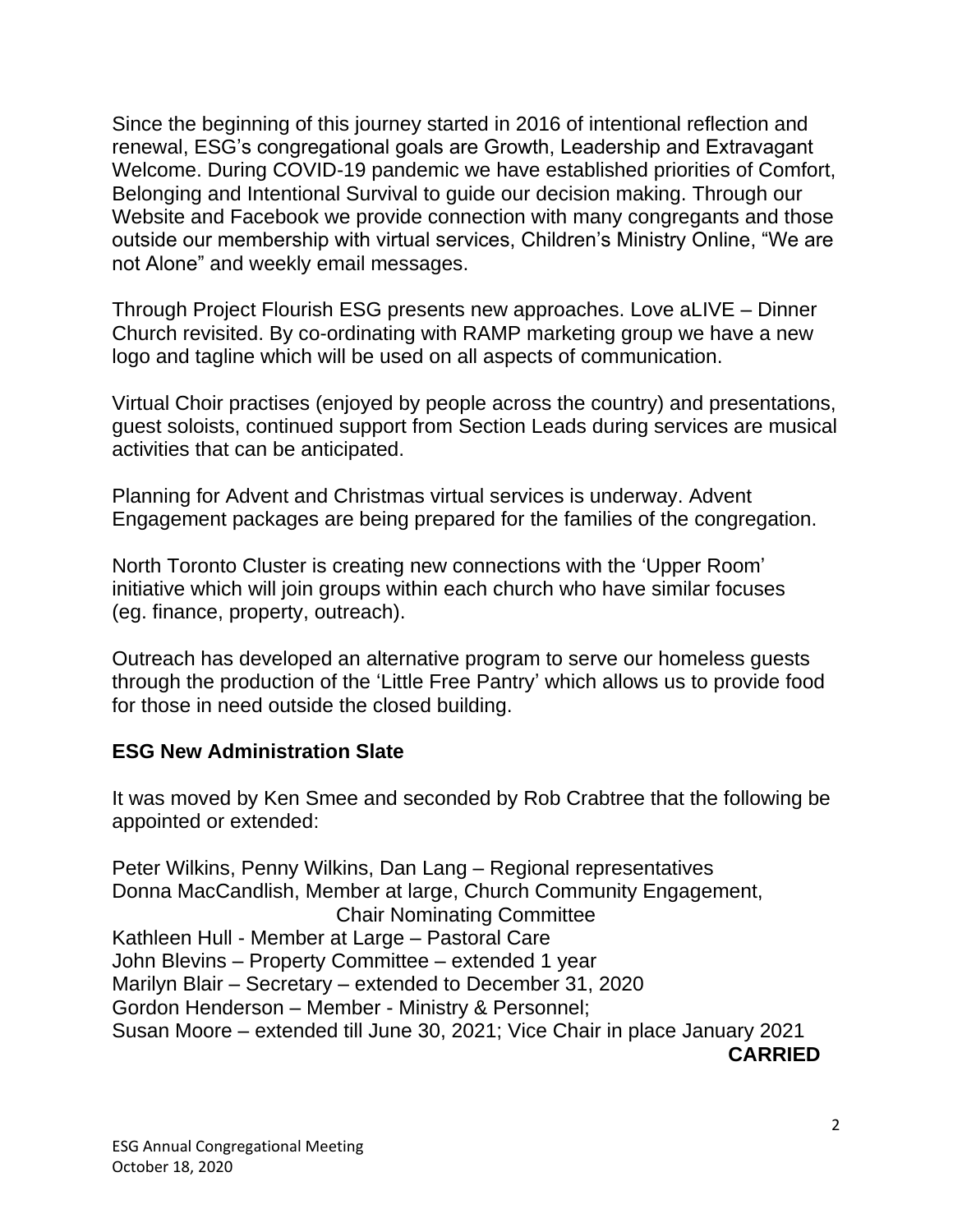### **The Full Slate of officers** is now

Honorary Chair Doug McWhirter Regional Reps – Peter and Penny Wilkins, Donna and Dan Lang

### **Standing Committees**

Worship, Sacraments, and Music – Christine Lawson Outreach - Connie Roden Pastoral Care – Arlene Duncan Family – Rotating (Caren Cate –oversight) Adult Education – Patti Thompson Nominating – Donna MacCandlish Revenue – vacant

## **Governing Council**

Chair – Susan Moore Vice Chair – vacant Secretary – Marilyn Blair Trustees Chair – Hugh DesBrisay Property Chair – John Blevins Ministry & Personal Chair – Heather Parker Finance Chair – Gord Thompson Treasurer – Charlie Roden M@L Outreach – Maggie Wilkinson M@L Family Ministry – Caren Cate M@L Worship, Sacraments, Music – Rob Crabtree M@L Pastoral Care – Kathleen Hull M@L Church Community Engagement – Donna MacCandlish

### **Project Flourish**

Sarah introduced the young adults who are currently living in the Craighurst house and they updated the congregation of the activities they have been involved in. Community gardening, reaching out to the community through parties, dinners, meetings, enhancing their own spirituality, aspects of living and sharing together. They have been involved with the congregation through youth programs, choir, outreach, emails, dinner-church.

Lisa Elder presented the new initiatives of Project Flourish in the production materials that have been developed to encourage ESG on the pathway to growth that does church differently. New logo, cultural kitchen parties, young adult ministry, ESG presence in the community, digital media are all programs that have been and will be worked on.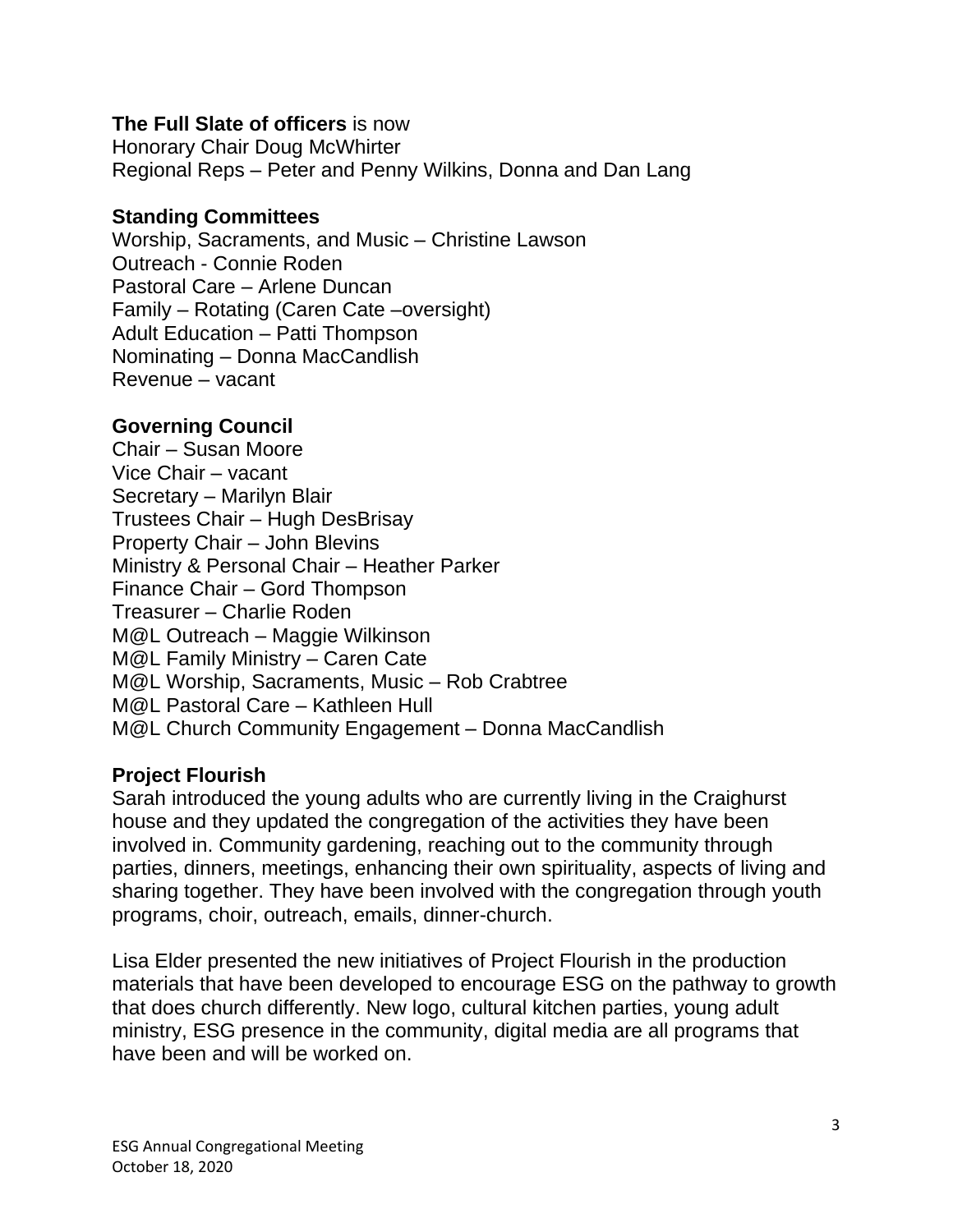### **Financial Report**

### **Fiscal Year Results ending June 30, 2020**

|                               | <b>2018/19 Actual</b> | 2019/20 Budget | <b>2019/20 Actual</b>    |
|-------------------------------|-----------------------|----------------|--------------------------|
| Revenue                       | \$917.5K              | \$913.7K       | \$882.6K                 |
| Interfund Transfer            | $$65.4K*$             | \$81.4K        | $$80.9K$ <sup>**</sup> ) |
| <b>Expenses</b>               | \$976K                | \$987.6K       | \$930.1K                 |
| Net Surplus/Deficit \$(12.5K) |                       | \$(3.7K)       | \$33.4K                  |

(\*) Transferred \$37.5K to Property Fund

(\*\*) Transferred \$25K to Property Maintenance Fund

(\*\*\*) Received \$34.7 K from Canada Emergency Wage Subside

### **Noteworthy Financial Changes**

Donations up by \$20K from the previous year Rental income decreased by (\$22.4K) due to Covid-19 Blyth School is a major tenant Hydro costs reduced by \$2K Some costly but required expenses related to virtual services due to Covid-19

#### **Generous Undesignated Bequests received**

\$20,000 from two donors for which we are grateful.

### **Congregational Fund now at \$952K**

|                               | <b>June 30 2019</b> | <b>June 30 2020</b> |
|-------------------------------|---------------------|---------------------|
| Leave a Lasting Legacy        | \$490K              | \$509K              |
| <b>Property Maintenance</b>   | \$224K              | \$253K              |
| Loan Receivable from Flourish |                     | \$20K               |
| <b>Operating Reserve</b>      | \$132K              | \$170K              |

### **ESG Funds Values as of June 20, 2020**

Congregational Fund \$952K – up 12% Endowment Fund \$924K – Down 3.2% Restricted Funds: \$1,818K – Down 4.7% Increase is due to generous bequests & input from operations. Decreases due to disbursements and & lower investment returns

### **Financial Priorities for 2020/21**

• Secular trend impacting membership and revenue